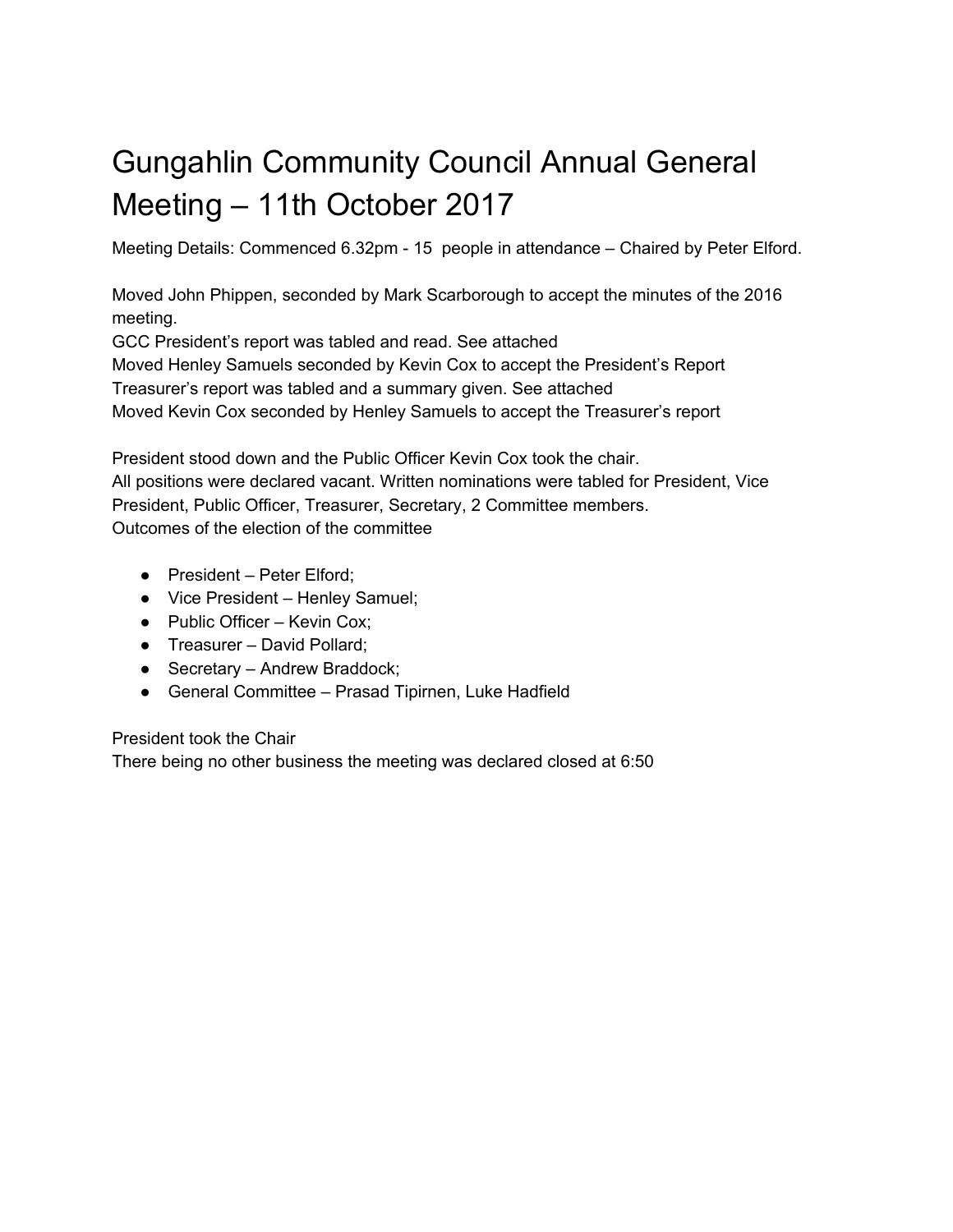## **Gungahlin Community Council - President's Report 2016 - 2017**

This report covers my second term as President of the Gungahlin Community Council (GCC).

### **Activities**

The GCC has continued to focus on informing and representing Gungahlin residents.

Eight (8) public meetings were held throughout the 2017 calendar year ( $8<sup>th</sup>$  February,  $8<sup>th</sup>$ March,  $12^{th}$  April,  $14^{th}$  May,  $10^{th}$  June,  $9^{th}$  August,  $13^{th}$  September, and  $11^{th}$  October), with two further meetings scheduled in 2017 (15<sup>th</sup> November and 13<sup>th</sup> December). Minutes are available on the GCC website. The meetings provide a forum for presentations to be made by various government Ministers and MLAs, ACT government representatives, property developers and other stakeholders in the Gungahlin community, and for feedback to be gathered and actioned by members of the GCC executive. Notification of public meetings is provided through the GCC website, GCC mailing list and GCC FaceBook page.

Two editions of the Gungahlin Smoke Signals (Gunsmoke) newsletter have been published to date in 2017(#144 March, #145 Winter). This high quality newsletter is distributed electronically via the GCC web site, using notifications posted through the GCC mailing list and FaceBook page. In addition, several thousand copies of the newsletter are printed in hard copy form and distributed by the GCC executive through retail outlets and other venues in the Gungahlin region.

At the time of writing, there are 1,188 subscribers to the GCC email list, and 1,960 FaceBook users that Like the GCC FaceBook page.

The 2016 ACT election returned the sitting government, confirming that the construction of Light Rail between the city centre and the Gungahlin town centre would proceed. In addition, numerous commitments made during the election are being actively tracked by the GCC, notably regarding further road duplications, upgrading the existing health centre to a nurse-led walk-in centre, extensions to schools, upgraded bus services, sporting ground upgrades, a visitor centre in Throsby and investigation of a SmartWork hub in the town centre.

The GCC is also in active contact with Senator Zed Seselja, who committed to facilitate the relocation of the small-medium sized federal agency to Gungahlin during the 2016 Federal election.

Through much of 2017 the GCC's major campaign has been to raise the awareness of the intensity and scale of residential high-rise on the western edge of the town centre continues into 2017. The community response to the issues raised in Gunsmoke 143 (2016) was wide spread, including responses from individuals through FaceBook and public meetings, the print and radio media, and from businesses such as child care centres that have concerns about the impact these developments will have on their viability. As a direct consequence of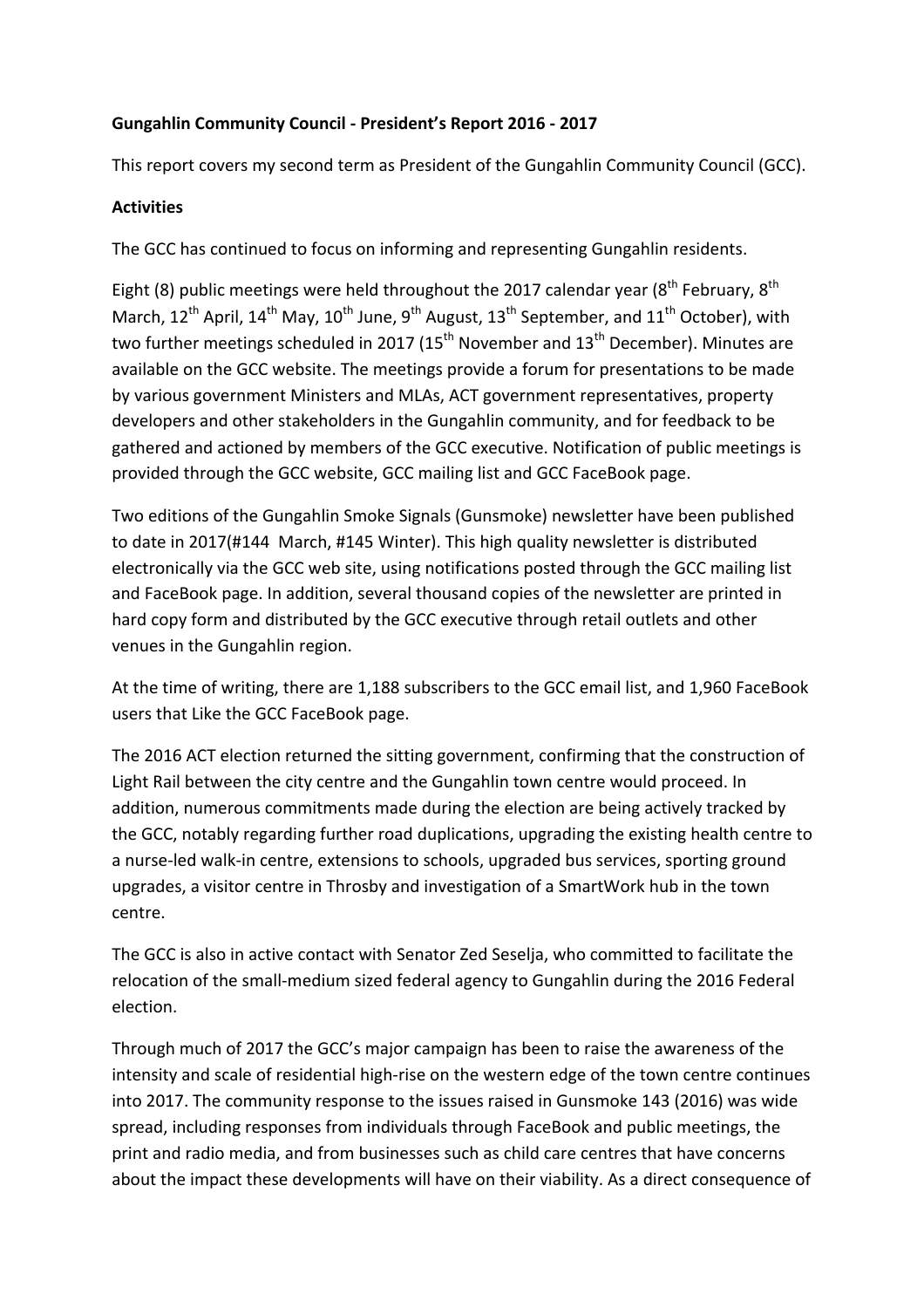representations made by the GCC, the Environment, Planning and Sustainable Development Directorate (ESPDD) initiated a town centre planning refresh process to address these concerns. This resulted in an online survey, consultations, a workshop and other additional community engagement which have informed a series of recommendations relating to building height and character, public spaces, walking and road transport, which are expected later in 2017.

The lack of public bus services in the suburbs of Moncrief and Jacka has been a concern for some years, and the GCC has again raised this issue with the Minister for Transport.

The GCC was an active organising contributor, participant and exhibitor at the Gungahlin Community Festival in April organised by Communities @ Work.

Throughout the year, the President and Vice President has represented the GCC through a number of media outlets, including The Chronicle, The Canberra Times, All Homes, 2CC, 2XX, ABC Local Radio, WIN News and ABC TV.

The GCC website was rehosted and revamped over the course of the calendar year.

The GCC is an active participant in the meetings of the Combined Community Council of the ACT.

### **Gungahlin's development continues**

The suburbs of Throsby and Moncrief were opened for land sales through 2017, and the suburb of Taylor is nearing completion. The group centre Amaroo was opened in February.

The GCC welcomed the commencement of works to service the land that makes up the Town Centre East, and the associated road works.

However, the dominant development experience for residents has been the slow but steady stage-by-stage duplication of Gungahlin's arterial road network, which will continue well into 2019.

Managing so much development in a cohesive way is becoming increasingly challenging, and will be a focus for the GCC into 2017.

### Looking forward

We are in a sound financial condition and I look forward to seeing the new committee serving the community well in the coming year.

I recommend acceptance of my report.

Peter Elford GCC President, October 11<sup>th</sup>, 2017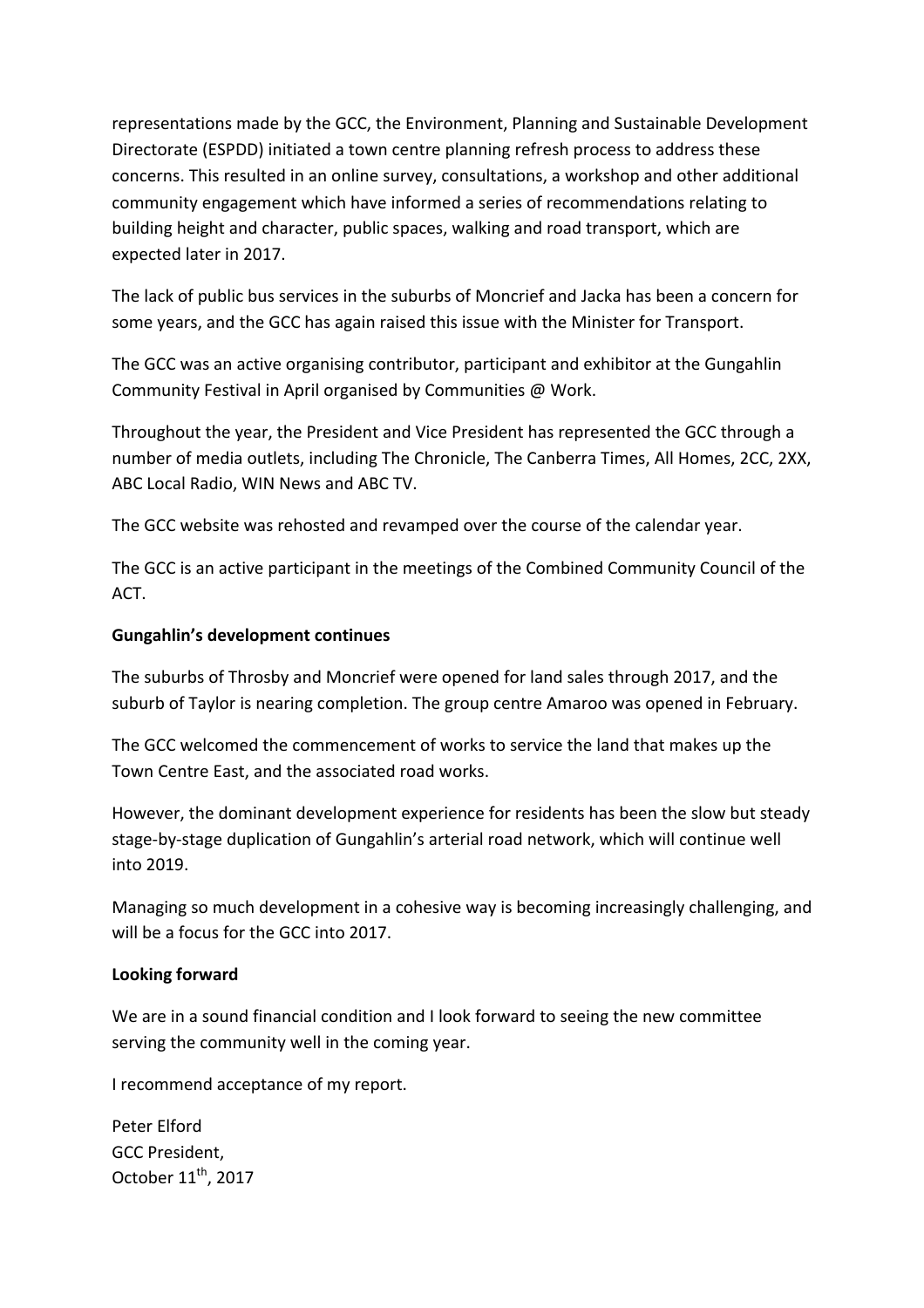## **Balance Sheet** ABN 46 312 436 612

# **Gungahlin Community Council Inc**

As at 30 June 2017

| <b>Assets</b>                         | 2017          | 2016          |
|---------------------------------------|---------------|---------------|
| <b>Current Assets</b>                 |               |               |
| <b>Cheque Account</b>                 | 213           | 5,706         |
| <b>Savings Account</b>                | 26,638        | 21,296        |
|                                       | 26,851        | 27,002        |
|                                       |               |               |
| <b>Fixed Assets</b>                   |               |               |
| <b>Office Equipment and Computers</b> | 1,339         | 1,339         |
|                                       | 1,339         | 1,339         |
| <b>Total Assets</b>                   | 28,190        | 28,341        |
|                                       |               |               |
| Liability                             |               |               |
| <b>Current Liabilities</b>            |               |               |
| <b>GST Collected</b>                  | 2,668<br>ंद्र | 1,488         |
| <b>GST Paid</b>                       | 2,200         | (1, 221)      |
|                                       | 468           | 267           |
|                                       |               |               |
| <b>Net Assets</b>                     | 27,722        | 28,074        |
| <b>Equity</b>                         |               |               |
| <b>Retained Earnings</b>              | 28,074        | 26,316        |
| Adjust Income & GST                   |               | (2, 357)      |
| <b>Current Year Earnings</b>          | $-352$        | 4,115         |
| <b>Total Equity</b>                   | <u>27,722</u> | <u>28,074</u> |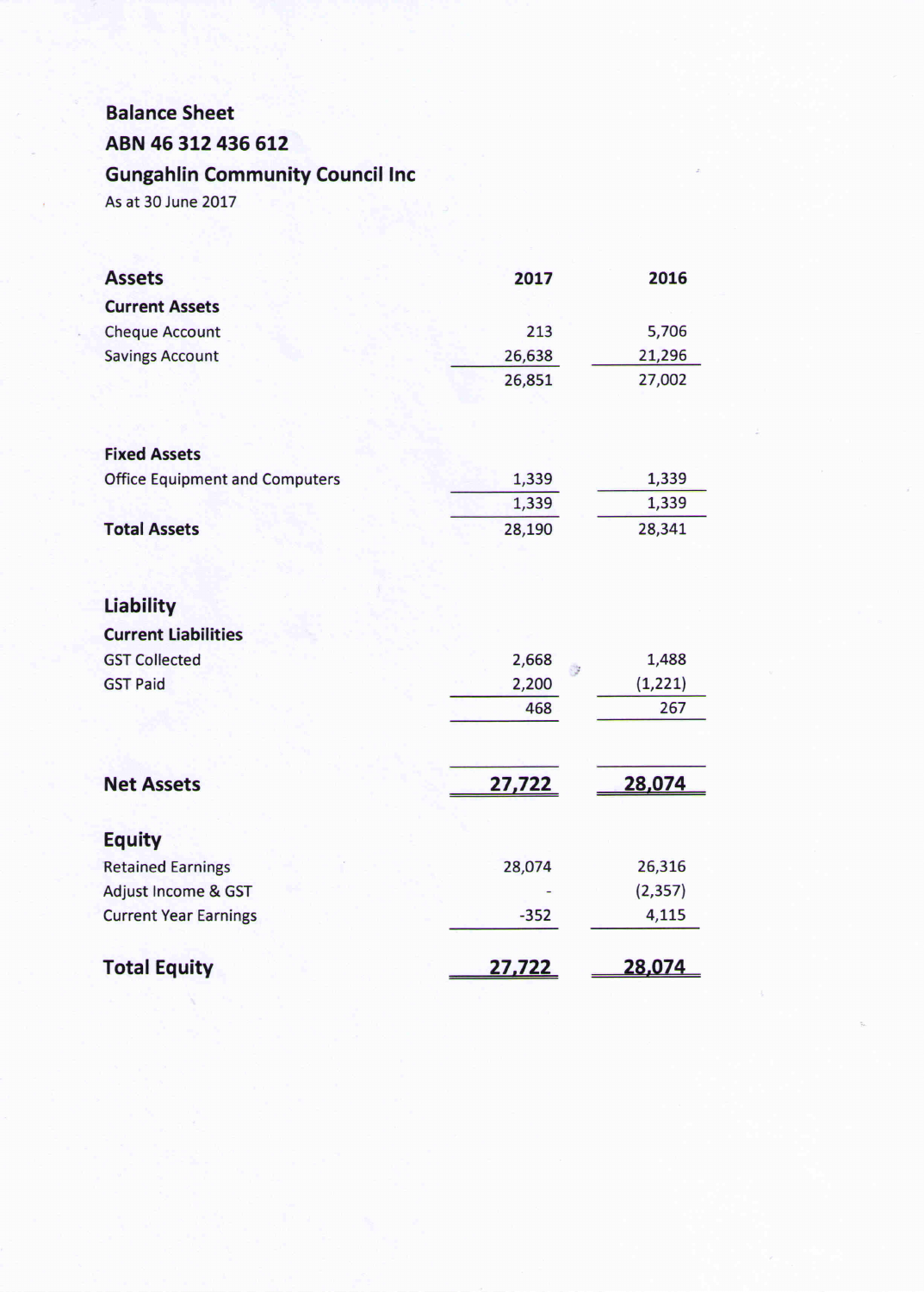

## **Gungahlin Community Council**

### **Auditor's report** For the year ended 30 June 2017

#### **Scope**

I have audited the Profit and Loss Statement for the year ended 30 June 2017 and the Balance Sheet as at 30 June 2017 in the capacity of a Chartered Accountant, and not as a registered company auditor. The members of the Committee are responsible for the Financial Statements.

My audit has been conducted in accordance with the Australian Auditing Standards to provide a reasonable assurance whether the Financial Statements are free of material misstatement. My procedures included a review of accounts in the Profit and Loss and confirmation of the Balance Sheet accounts. Source documents for major income and expense items were sighted. These procedures have been undertaken to form an opinion whether, in all material respects, the Financial Statement is presented fairly, so as to present a view of the council's income and expenditure for the year.

#### **Qualification**

Due to the nature of the organisation, it is difficult to ascertain whether or not all the monies have been banked and accounted for in the Financial Statements. Accordingly, my audit has been limited to amounts received. However, the bank account balances have been verified to bank statements as at 30 June 2017.

 $\frac{1}{2}$ 

#### **Qualified audit opinion**

In my opinion, except for the effects of the matters referred to in the qualification paragraph, the Financial Statements presents in accordance with applicable Accounting Standards, a true and fair view of the financial position of the Gungahlin Community Council as at 30 June 2017.

Paul Brady **Chartered Accountant** 5 October 2017.



Fusion Building, Unit 168/148 Flemington Road, Harrison ACT 2914 PO Box 235, Gungahlin ACT 2912 T: 02 6241 2600 F: 02 6241 2644 E: solutions@taxpropertysuper.com.au

Liability limited by a scheme approved under Professional Standards Legislation